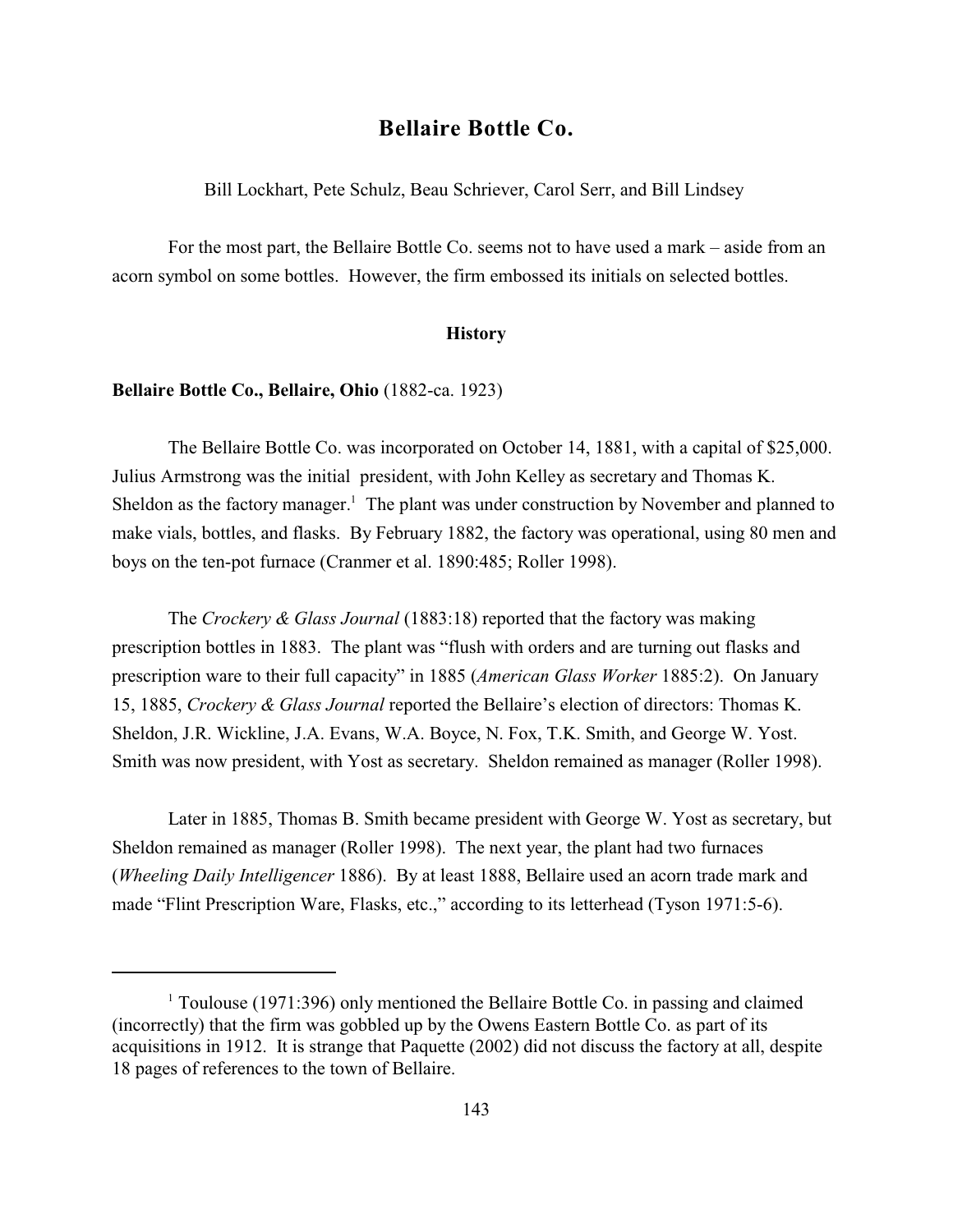D.A. Colbert had replaced Sheldon as manager by 1891, and Smith sold his interest in the firm to Yost, Colbert, and William Cleaver, the following year. The group elected W.C. Bergenthal president in 1893. The 1894 Sanborn Fire Insurance Map shows the factor between Monroe and Noble Streets, with a note that there was a watchman at nights and on Sundays. The plant had a 100 foot, two-inch hose for fires but no clock. A stove heated the factory, lighting was furnished by natural gas, and the fuel for the furnace was coal. The main building had a single central furnace with four glory holes and five lehrs. In addition, the complex boasted a mixing room,



Figure 1 – 1894 Sanborn Fire Insurance Map

warehouses, and an office that included the molding repair and engineering sections (Figure 1).

An 1896 letterhead showed a spray of oak leaves and acorns and added colon bottles to the product list (Roller 1998). The following year, the company had "one 13-pot furnace in operation, making flint bottles," and the number of pots varied from 10 to 12 during the rest of the century (*National Glass Budget* 1897a:7; 1897b:4; 1898:7; Roller 1998).

The *Crockery & Glass Journal* reported on October 5, 1899, that the firm was "trying to solve the boy problem by employing girls for carrying out (i.e., carrying bottles from the machine to the lehr. It is thought they will be steadier and pay more attention to their work" (quoted in Roller 1998). Boys were inclined to run away, prone to absenteeism, and frequently truculent.

The *Era Blue Book* (Haynes & Co. 1900) listed the Bellaire Bottle Co. as making "flint bottles & perfumers' ware" in 1900, and Daniel A. Colbert remained as the manager. H.L. Dixon began building a continuous tank for Bellaire early in the year. The tank had been completed the next year, when the plant operated one furnace with ten pots and a single continuous tank with eight rings (Roller 1998).

The 1900 Sanborn map reflected the changes. The furnace remained in the center of the greatly-expanded main building, with three of the glory holes still surrounding it. The new continuous tank had been installed in the southeast corner, with a small lehr in the southwest corner and three large annealing ovens in the north end. An additional building to the east was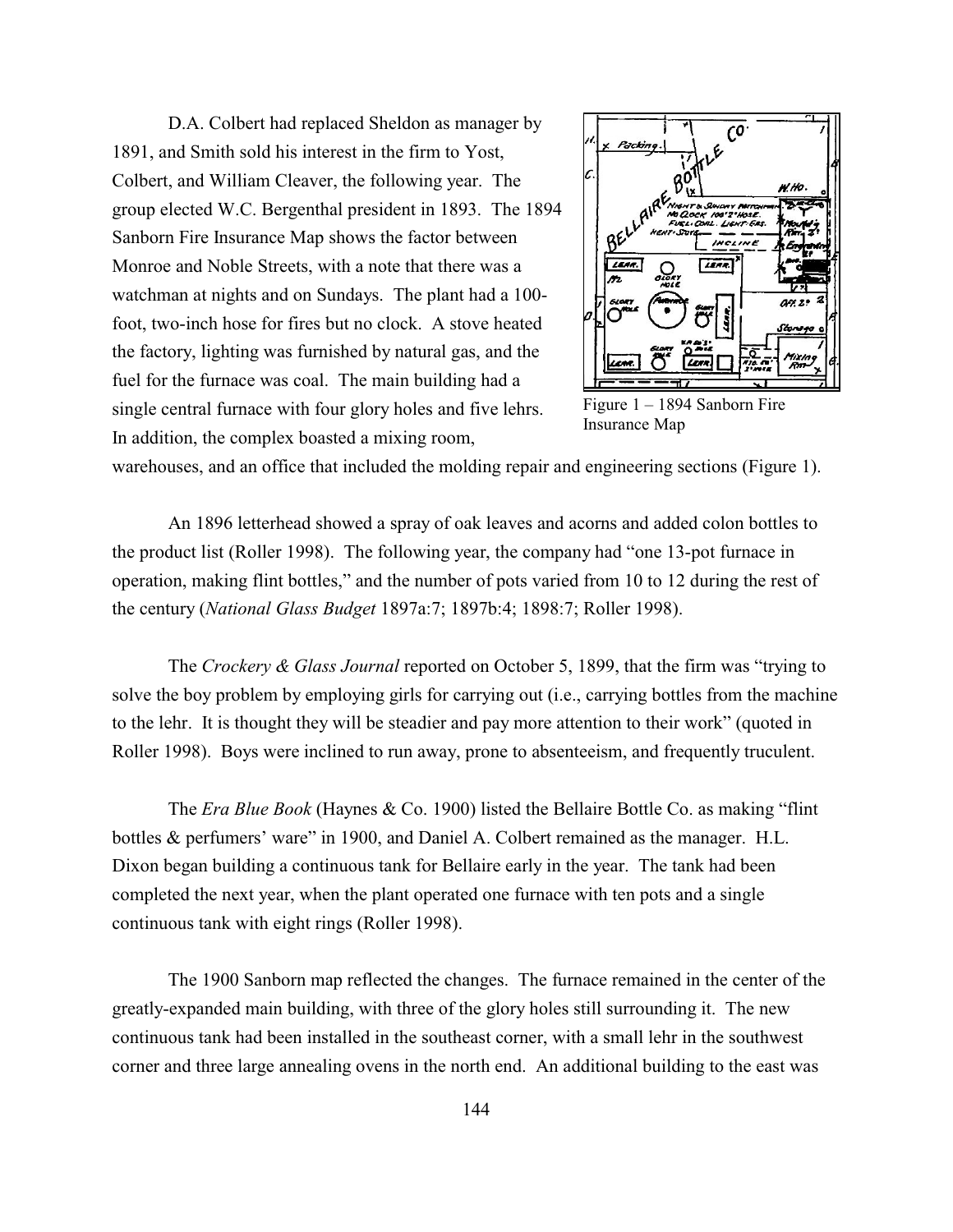identified as Molding Room #2. The watchman remained, as did the hose, but the map added that the plant was on city water and had casks located at various places for additional fire control. Heat was now steam driven in addition to stoves, but lighting was still by natural gas (Figure 2).

In 1903, G.S. Armstrong was president (probably a typo for Julius Armstrong, the first president), and Sheldon was secretary (Roller 1998). The plant made "proprietary, liquor, prescription and packers' ware" at one furnace, one continuous tank,



Figure 2 – 1900 Sanborn Fire Insurance Map

and one day tank in 1904. R.M. Gilleland was the president, but Yost had resumed as secretary, and Colbert retained his position as manager (*American Glass Review* 1934:191). The first Thomas Register (Thomas Publishing Co. 1905:104) noted that the plant made "flint prescription [and] druggist's" bottles, and that listing remained through the 1912 edition (1912:480).



Figure 3 – 1908 Sanborn Fire Insurance Map

By 1908, the factory had grown again, with two continuous tanks – the second in the place of the old furnace – and three lehrs to the north (Figure 3). Just north of the lehrs was the packing room, although the mold rooms remained to the east. The firm apparently acquired land to the north, where it erected three warehouses and a building with a sundry room and the office. The plant employed 100 men, who worked day and night. The firm heated the mold rooms with natural gas, but the packing rooms used coal. The engine room had electric lights, but the rest of the operation used natural gas for illumination. The warehouses had no light or heat (Sanborn Fire Insurance Map, 1908).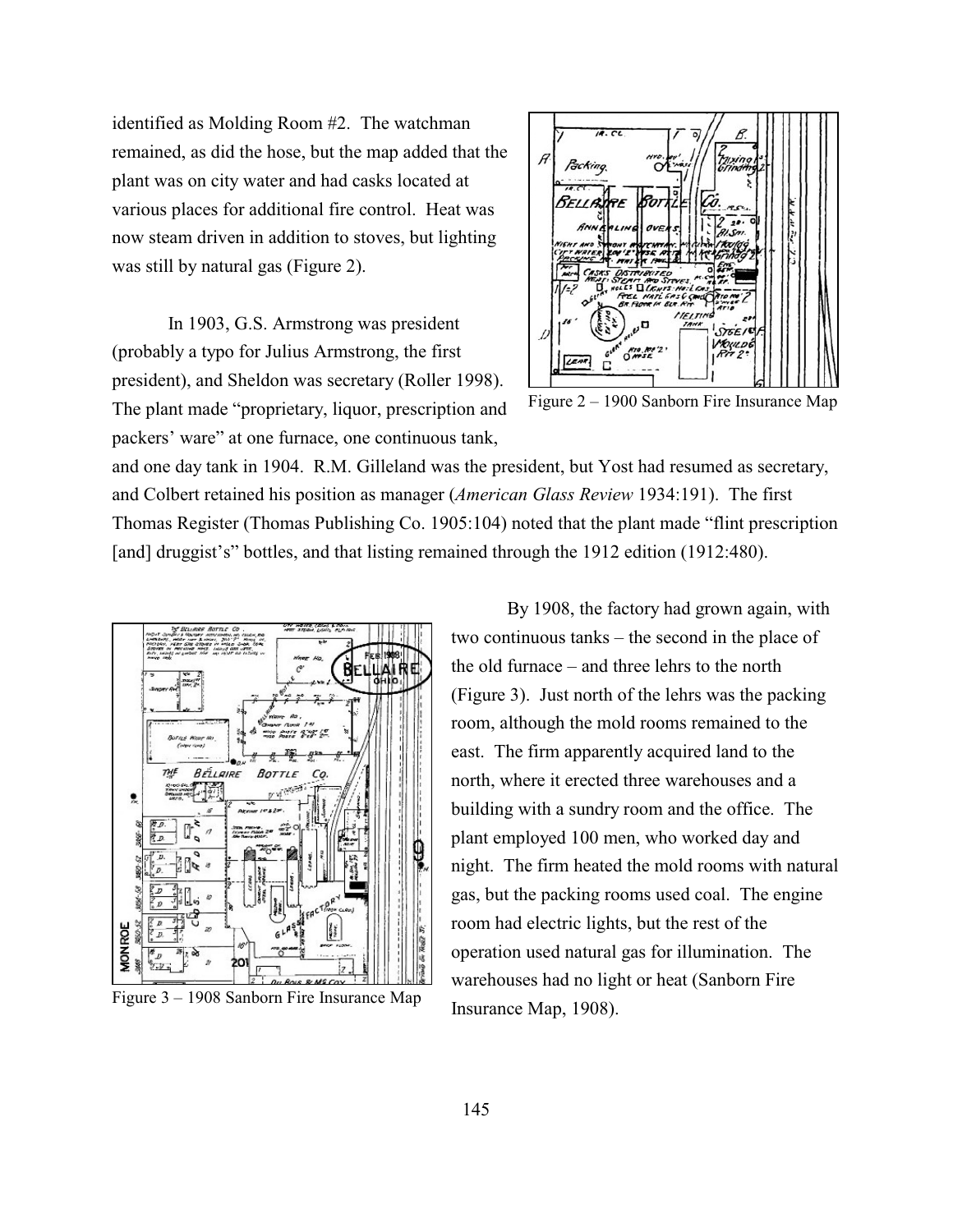In 1913, the firm used two continuous tanks with 20 rings to make a "general line" of bottles by both semiautomatic machine and hand methods (*Journal of Industrial and Engineering Chemistry* 1913:953). An undated catalog in our possession (Bellaire n.d.) was probably printed between ca. 1905 and ca. 1910. It had a small section on "Machine Made Bottles and Jars," all of which were wide mouth and undoubtedly made by semiautomatic machines. Although the main products in the catalog were prescription bottles, drug store accessories, and perfume and other toiletry bottles, the company also made an extensive line of liquor flasks and bottles, some food (mostly catsup) bottles, soda, and beer bottles.

By 1914, the Thomas Registers added "perfumers & Wide & Narrow-mouth" bottles made by machine, and that listing continued until at least 1921 (Thomas Publishing Co. 1914:531; 1921:781). There were no major changes on the 1915 Sanborn map, except that the entire plan now used electric lights. A letterhead signed by Yost, dated June 6, 1922, stated that the firm was "Manufacturers of Hand and Machinemade Flint Glass Bottles and Jars" (Digital Shoebox Project 2011). The June 1924 Sanborn Fire Insurance Map showed the factory as "Not In Operation" (Roller1998), but the plant actually closed in 1922, probably fairly late in the year.

A slight postscript makes it clear that the Bellaire factory never made milk bottles and solidifies the closing date. In January 1923, the *Bottle Maker* (1923:13) announced that Harry Neff and others were planning a new bottle plant to move into the old Bellaire Bottle Co. location. Starting with a capitalization of \$200,000,

the present Bellaire Bottle Company will take \$75,000 he said and \$50,000 additional has already been subscribed. The plant of the Bellaire Bottle Company which has been idle for the past few weeks would be remodeled and placed in operation. Milk bottles would be manufactured exclusively as there is a ready market for this product.

There is no evidence that the plan was placed in operation. This was almost certainly an attempt that failed before it was born. Since the article noted in January 1923 that the plant had been idle "for the past few weeks," that factory had to have ceased operation in late 1922.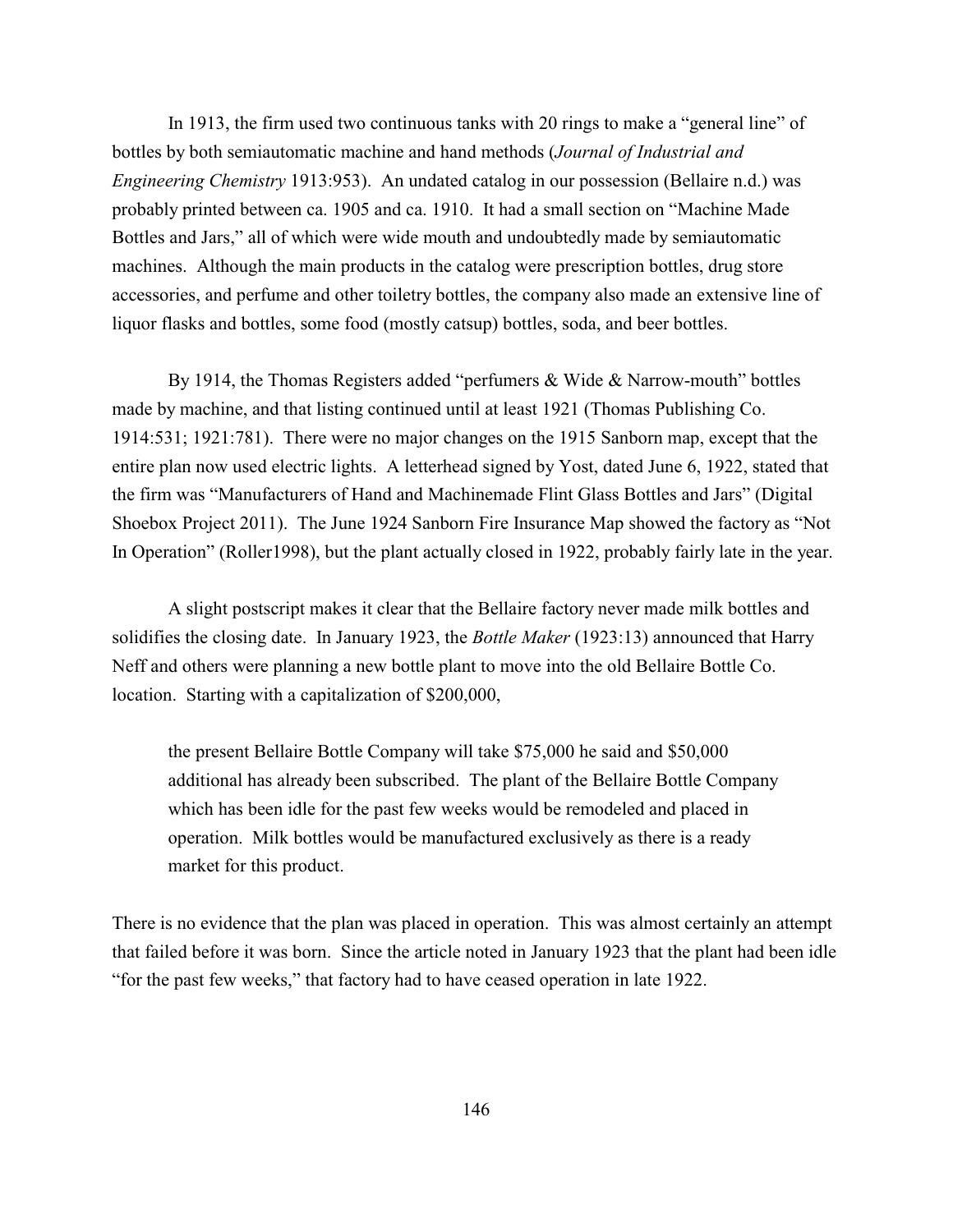## **Containers and Marks**

The *Crockery & Glass Journal* (1883:18) stated that "the card of the firm [i.e., the mark of the Bellaire Bottle Co.] is neatly blown in each bottle."

**Acorn** (ca. 1882-ca. 1890)



Figure 4 – Acorn logo (David Whitten collection)

The only example of the acorn mark that we have recorded is in the David Whitten collection. The acorn logo was embossed on the base of a colorless, cylindrical bottle, with a wide-mouth "packer" finish. The container was mouth blown and had a cup bottom, but it was otherwise generic with no additional identifying features (Figures  $4 \& 5$ ).



Figure 6 – 1888 Bellaire letterhead (Tyson 1971:5)



Figure 5 – Packer bottle (David Whitten collection)

This symbol was embossed on colorless prescription bottles. The acorn logo, along with the words "Trade Mark," was part of the Bellaire Bottle Co. letterheads

in 1888 (Figure 6). In an undated letter that could have been sent no later than 1904, T.K. Smith, the Bellaire representative, instructed mold maker Charles Yockell not to "cut acorn on bottom

of the Colonge (*sic*) Moulds for us that I ordered of you – unless I advise you differently – think they will look better with plain bottom" (Tyson 1971:6). This letter unquestionably places the use of the acorn on medicinal and other bases as the logo of Bellaire. The mark did not appear anywhere in the 1910 Bellaire Bottle Co. catalog.



Figure 7 – 1896 Bellaire billhead (eBay)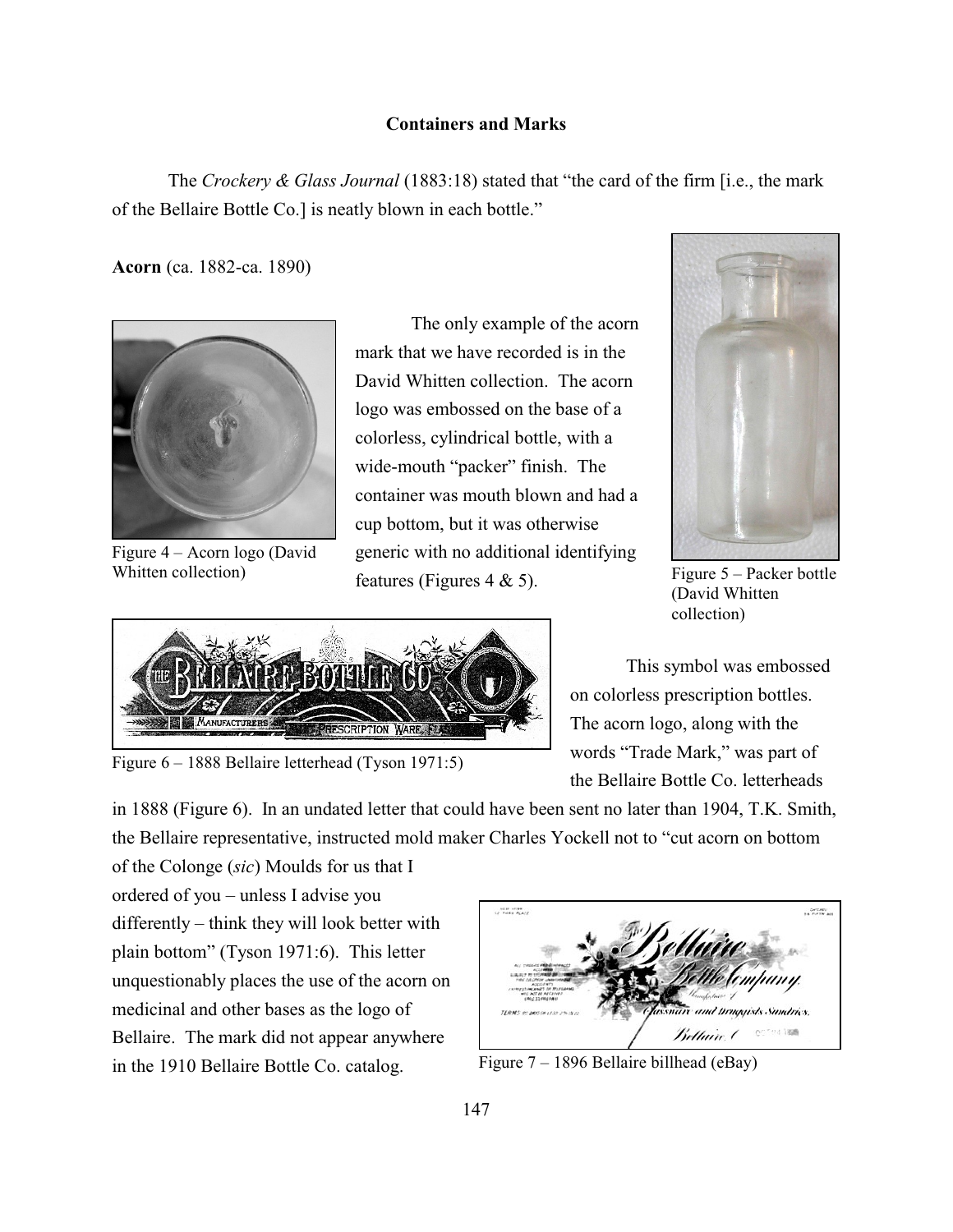The firm replaced the acorn on the letterhead with a spray of oak leaves and acorns by at least 1896 (Figure 7) and continued to use the same logo on letterheads until at least 1910 (Roller 1998). We are unsure whether or not this implies the continued use of acorn logo after the 1890s. It is probable that the acorn was used from ca. 1882 to ca. 1890, but the use is only certain for 1888 and earlier.

### **B.B.** (early  $20<sup>th</sup>$  century)

Whitten (2013) attributed this mark to Berney-Bond (1905-1930). Jones (1966:15) suggested Bryce Bros., 1880-1910, but also noted Butler Bros. We have found no reference to the Butler Bros. as such, and the mark is not listed by any other source we have found. We have only seen this mark on a colorless, wide-mouth, machine made bottle, probably intended for food, household products, or medicine and on solarized amethyst, Curtice Brothers catsup bottles, both from eBay and in our possession. These two bottle forms should be discussed separately.

### **Packer Bottle**

The colorless round, machine-made bottle was embossed "BB" – with no serifs and no punctuation (Figure 8). While the letters *could* indicate Berney-Bond, Bell Bottle, or Bellaire Bottle, we would expect such initials to be at least fairly common on bases, if the bottles were made by any of these firms. However, we have only found this single example. It is thus likely that the "BB" initials indicated the manufacturer of the *contents* of the bottle – rather than a glass house.



Figure 8 – Round household bottle base with BB (El Paso Coliseum collection)

#### **Curtice Brothers Catsup**

Curtice Brothers catsup bottles were made with a large variety of manufacturer's marks that are not found on any other bottle types (Figure 9). Although the study of such bottles is in its infancy, it appears that Curtice Brothers required their bottle manufacturers to emboss the initials or logos of the glass houses on bottle bases. This likely began ca. 1900, although it may have been slightly earlier or later. The earliest Curtice Brothers bottles had unmarked bases, but the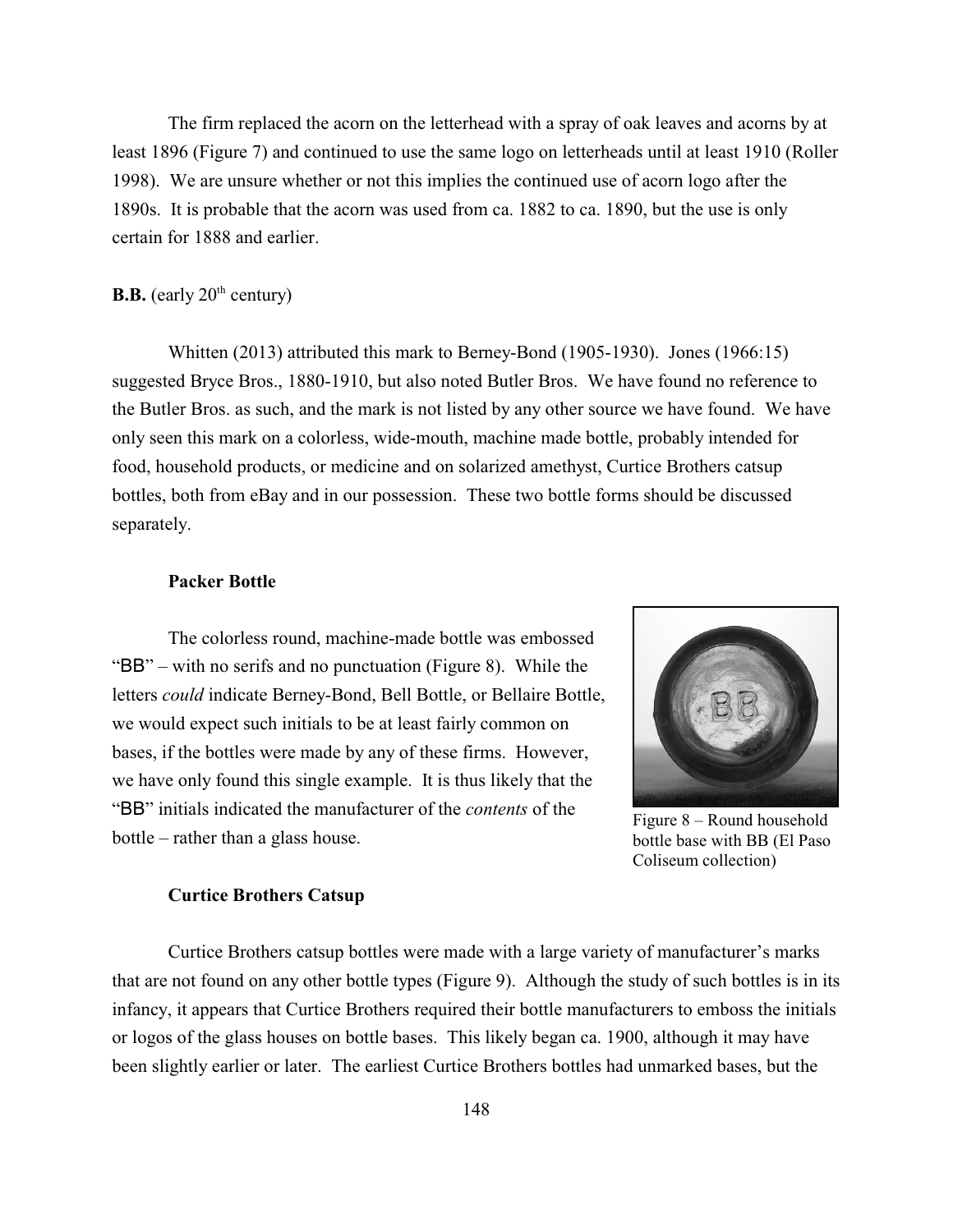firm soon required an embossed number. The use of logos or initials followed and continued until such marks had become commonplace on all glass containers. The use of logos began on mouth-blown bottles and continued into the machine era.



Figure 10 – Two-piece mold

Although our sample of Curtice Brothers catsup bottles is small, we have seen examples that were mouthblown into molds and those that were machine made. To review, from the mid-19th century to the use of

machines, bottles were mouth-blown into a two-piece mold with a baseplate (Figure 10). In the case of all Curtice bottles we have examined, the baseplate was cup-bottom. The two mold pieces were side hinged. The gaffer blew the bottle into the mold, then removed it; an assistant applied a snap-case to the body of the bottle; and the gaffer broke off the blow pipe from the upper end.



Figure 9 – Curtice Bros. bottle



Figure 11 – Improvedtooled finish

The assistant reheated the broken end, and the finisher used a tool to complete the process. In the case of these catsup bottles, the top was called an improved-tooled finish (Lindsey 2013). The continuous-thread section was formed in the mold, then the remaining ca.  $\frac{1}{2}$ -inch to the rim was tooled (Figure 11). The final step was to fire polish the rim or lip by placing it back in the furnace until the rim melted slightly. This created a very smooth rim (Figure 12) Our



Figure 12 – Fire-polished rim

two examples were embossed "5 / BB" (with no punctuation) and "B.B.

/ 1493" on the bases (Figure 13). We only have a single example of a machine-made bottle, with a base embossed "B.B. / 1498" (Figure 14).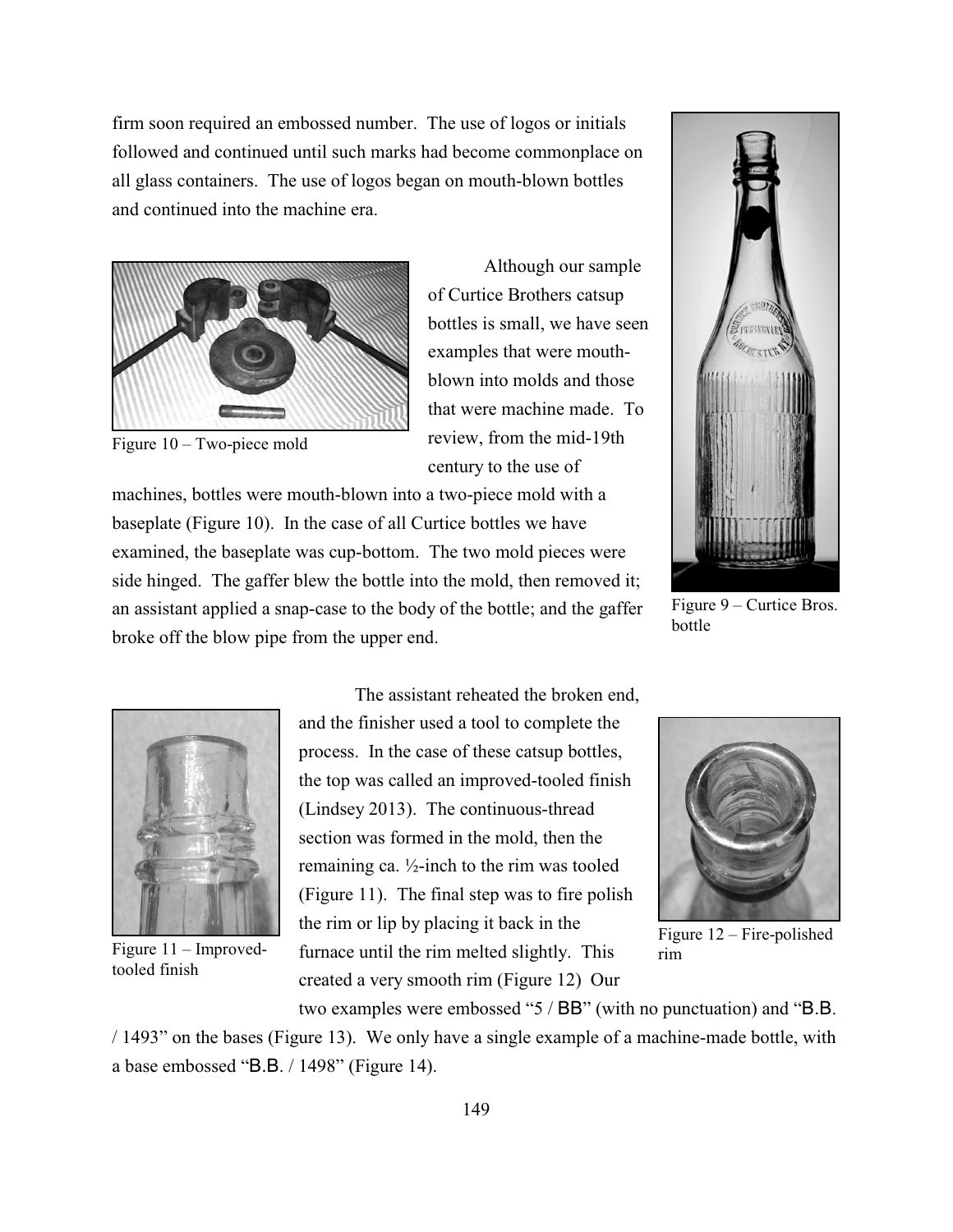

Machine-made bottles began with a parison or blank mold that created the finish in the ring mold and formed an opening in the gob of glass. The ring mold remained on the parison or blank and transferred it to the blow mold, where the Figure 13 – BB basemark and transferred it to the Figure 14 – B.B. basemark



bottle was blown into shape. This created a bottle with a horizontal seam at the base of the finish and two side seams that continued to the top of the finish and usually extended over the rim or lip (Figure 15).

In view of the other marks used by the Berney-Bond Glass Co., we consider a use by that company unlikely. However, the mark could have been used by the Bellaire Bottle Co. or the Bell Bottle Co. However, the B.B. mark was used the Berney-Bond Glass Co. on the heel of at least one cottage cheese jar, although we have never seen the logo on another dairy container. It is likely that the mark was either an engraver's error or was used for a very short time. The position of the initials on the heel instead of the base and on a cottage cheese jar versus a catsup bottle suggests that the uses were unrelated.



Figure 15 – Machine finish

Our probabilities are thus reduced to the Bell Bottle Co. or the Bellaire Bottle Co. However, we have found no evidence that the Bell Bottle Co. ever used machines to make narrow-mouth bottles. Bellaire, however, adopted narrow-mouth machines and was a certain manufacturer of catsup bottles. It is thus likely that the Bellaire Bottle Co. used the B.B. logo.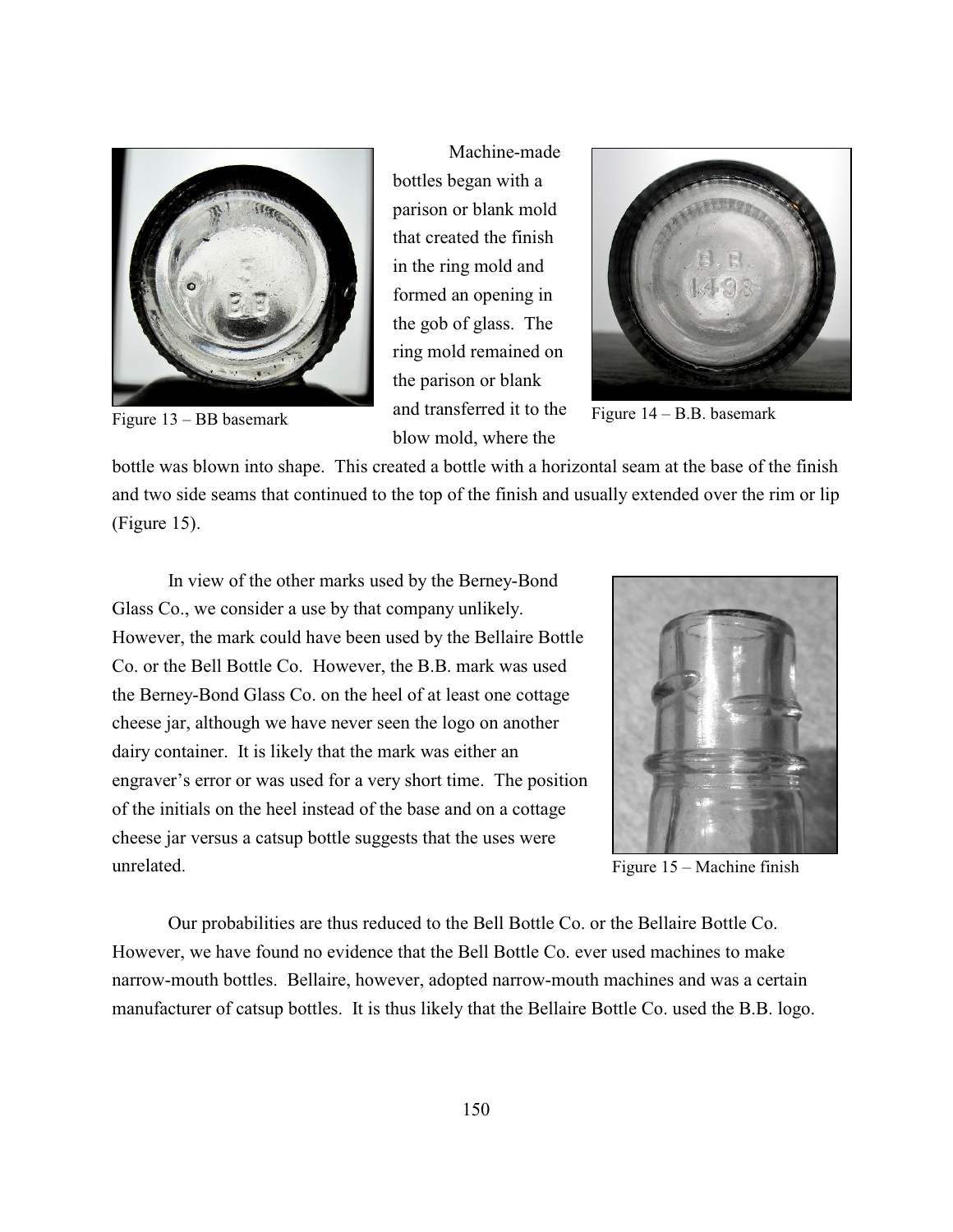#### **BBCo**

As we noted in the Bell Bottle Co. section, Bell Bottle almost certainly embossed the BBCo mark on milk bottles and was the likely user of the BBCo logo on catsup and possibly other containers. See that section for details.

### **Discussion and Conclusions**

Primary source evidence (i.e., the "card" of Bellaire being blown into each bottle) from 1883 indicates that a Bellaire logo (probably initials) was used in 1883. Unfortunately, we have no examples from that early period. Both the letterhead and the letter from the Belleville Bottle Co. in 1888 make it clear that the acorn was an icon for the firm. It is thus virtually certain that the acorn logo on prescription and possibly other bottle types was used by Belleville.

The temporal span for the acorn, however, is less clear. The acorn may have been used from the beginning of the firm, and the logo was certainly being used during 1888. By at least 1896, however, the single acorn on the letterhead had been replaced by a spray of oak leaves and acorns, and that continued until at least 1910 but was gone by 1922. Thus, ca. 1882-ca. 1890 is a estimate for the embossed use of the acorn.

Each "B" in all of the logos discussed in this study (B.B., BB, BBCo) – on every bottle type – was sans serif and somewhat "boxy" in shape. The use of periods, however, was inconsistent. Two examples of the "B.B. / 1498" Curtice bottle logo had strong punctuation, and there was a notable period at the end of "Co." in the diamond logo (with possible periods after each "B"). However, there are no periods in the "BB" logo on the round bottle and none on either "BBCo" mark.

The first recorded instance for packers' ware we have found was in 1904. We can thus hypothesize that catsup bottles were not produced prior to ca. 1900. By 1913, the plant had at least one machine, but the continuous tank had been built in 1900. Although this falls into the realm of speculation, it is likely that Bellaire made the early Curtice Brothers catsup bottles by hand but switched to machine-made bottles ca. 1914. Based on the hypothesis discussed in the Bell Bottle Co. section, the Bellaire Bottle Co. probably used the B.B. logo.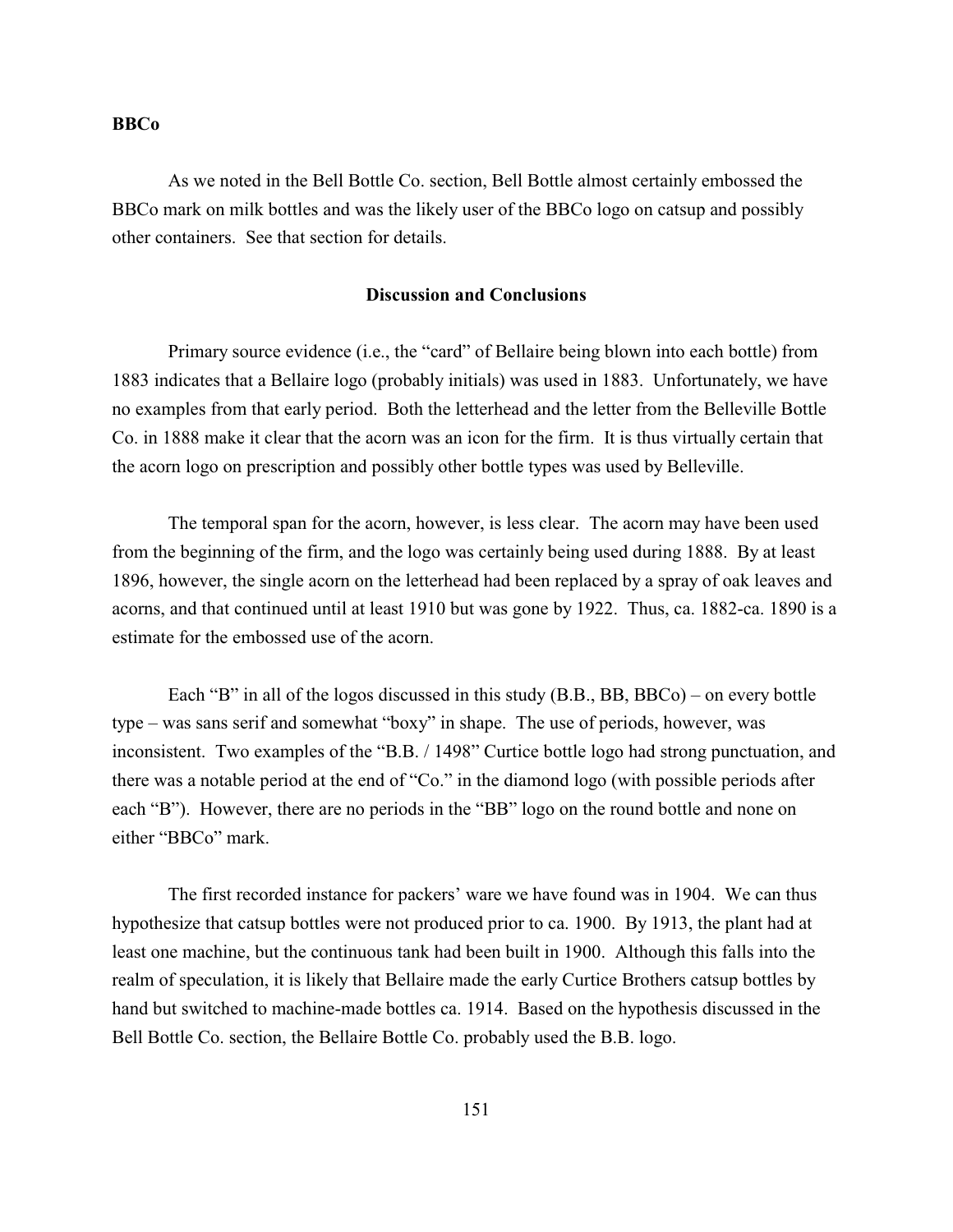#### **Sources**

### *American Glass Review*

1934 "Glass Factory Yearbook and Directory." *American Glass Review*, Pittsburgh, Pennsylvania. Includes reprint of the *Glass Trade Directory for 1904*. Commoner Publishing Co., Pittsburgh, Pennsylvania.

#### *American Glass Worker*

1885 "Trade Notes." *American Glass Worker* 1(14):2.

### Bellaire Bottle Co.

ca. 1905-1910 *Catalog of the Bellaire Bottle Co.* Bellaire Bottle Co., Bellaire, Ohio.

### *Bottle Maker*

1923 "Trade Items: Plan New Industry for Bellaire Soon." *Bottle Maker* 2(7):13.

Cranmer, Gibson Lamb, Samuel L. Jepson, John H. Trainer, William Morrison Trainer, R.H. Taneyhill, Joseph Beatty Doyle, Orlin Mead Sanford, Christian L. Poorman, A.T. McKelvey 1890 *History of the Upper Ohio Valley with Family History and Biographic Sketches, a Statement of its Resources, including Growth and Commercial Advantages*. Bryant & Fuller, Madison, Wisconsin.

### *Crockery & Glass Journal*

1883 "The Glass Factories." *Crockery & Glass Journal* 18(17):12, 16, 18.

### Digital Shoebox Project

2011 "Digital Shoebox Collections: Letterhead of the Bellaire Bottle Company." Margaret Brennan collection, Wheeling, WV. <http://www.digitalshoebox.org/index.php>

#### Haynes & Co.

1900 *The Era Blue Book: A Universal Price List and Directory of Manufacturers for Drug Trade Buyers*. D. O. Haynes & Co., New York.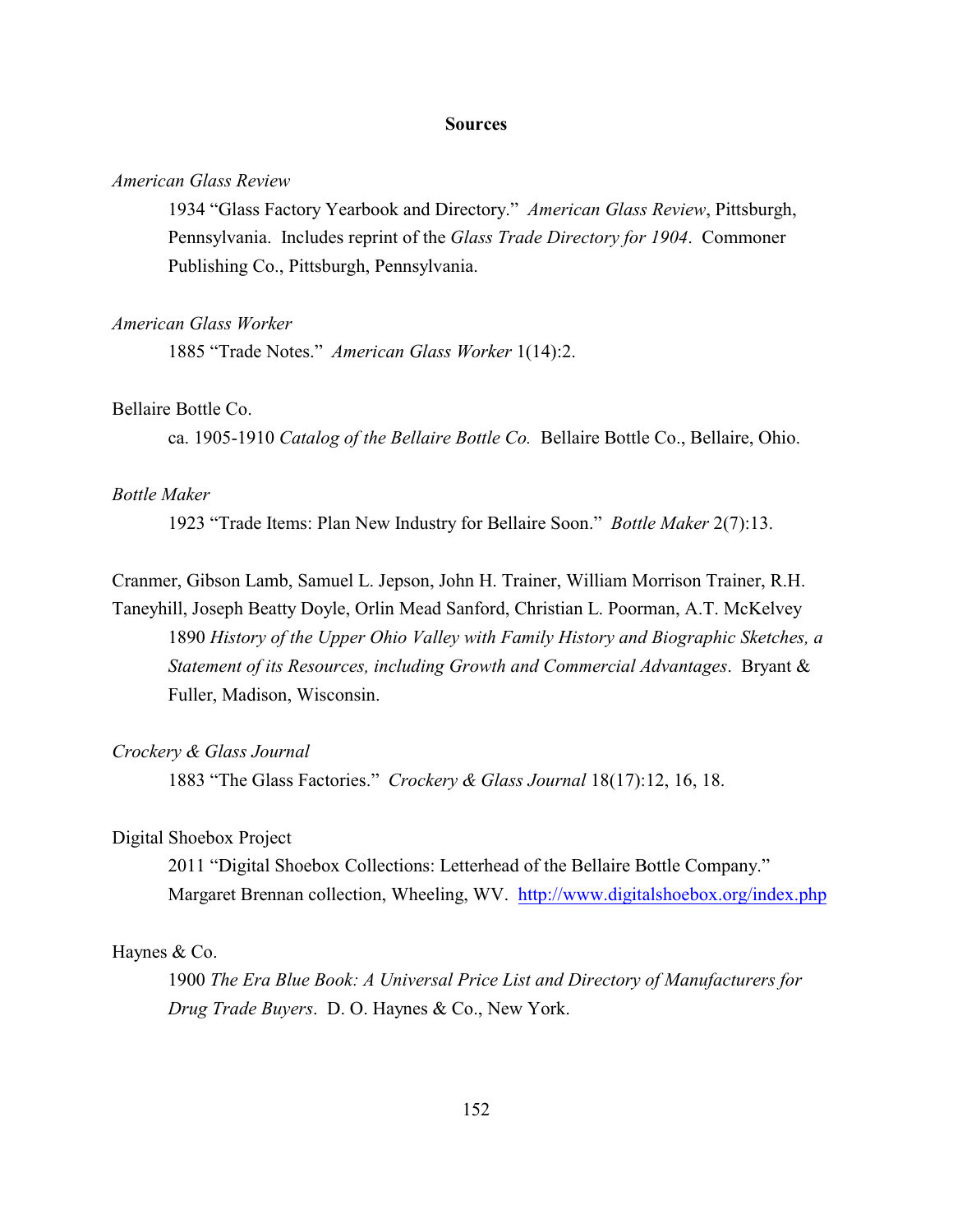### Jones, May

1966 *The Bottle Trail, Volume 6*. Nara Visa, New Mexico.

### *Journal of Industrial and Engineering Chemistry*

1913 "The Present Status of the Glass Bottle and Hollow Ware Industries in the United States." *Journal of Industrial and Engineering Chemistry* 5(11):951954.

#### Lindsey, Bill

2013 "Historic Glass Bottle Identification & Information Website." <http://www.sha.org/bottle/>

### *National Glass Budget*

1897a "Flint and Green Glass Review." *National Glass Budget* 13(26):4-6.

1897b "Glass Directory." *National Glass Budget* 12(42):7.

1898 "Flint, Green and Cathedral Glass Factories of the United States and Canada in Operation." *National Glass Budget* 13(38):7.

### Paquette, Jack K.

2002 *Blowpipes: Northwest Ohio Glassmaking in the Gas Boom of the 1880s*. Xlibris Corp., n. p.

### Roller, Dick

1998 "Bellaire, OH History Notes." Dick Roller files.

## Thomas Publishing Co.

1905-1906 *The Buyers' Guide: Thomas' Register of American Manufacturers and First Hands in all Lines*. Thomas Publishing Co., New York.

1912 *Thomas' Register of American Manufacturers and First Hands in All Lines: A Classified Reference Book for Buyer and Sellers*. Thomas Publishing, New York.